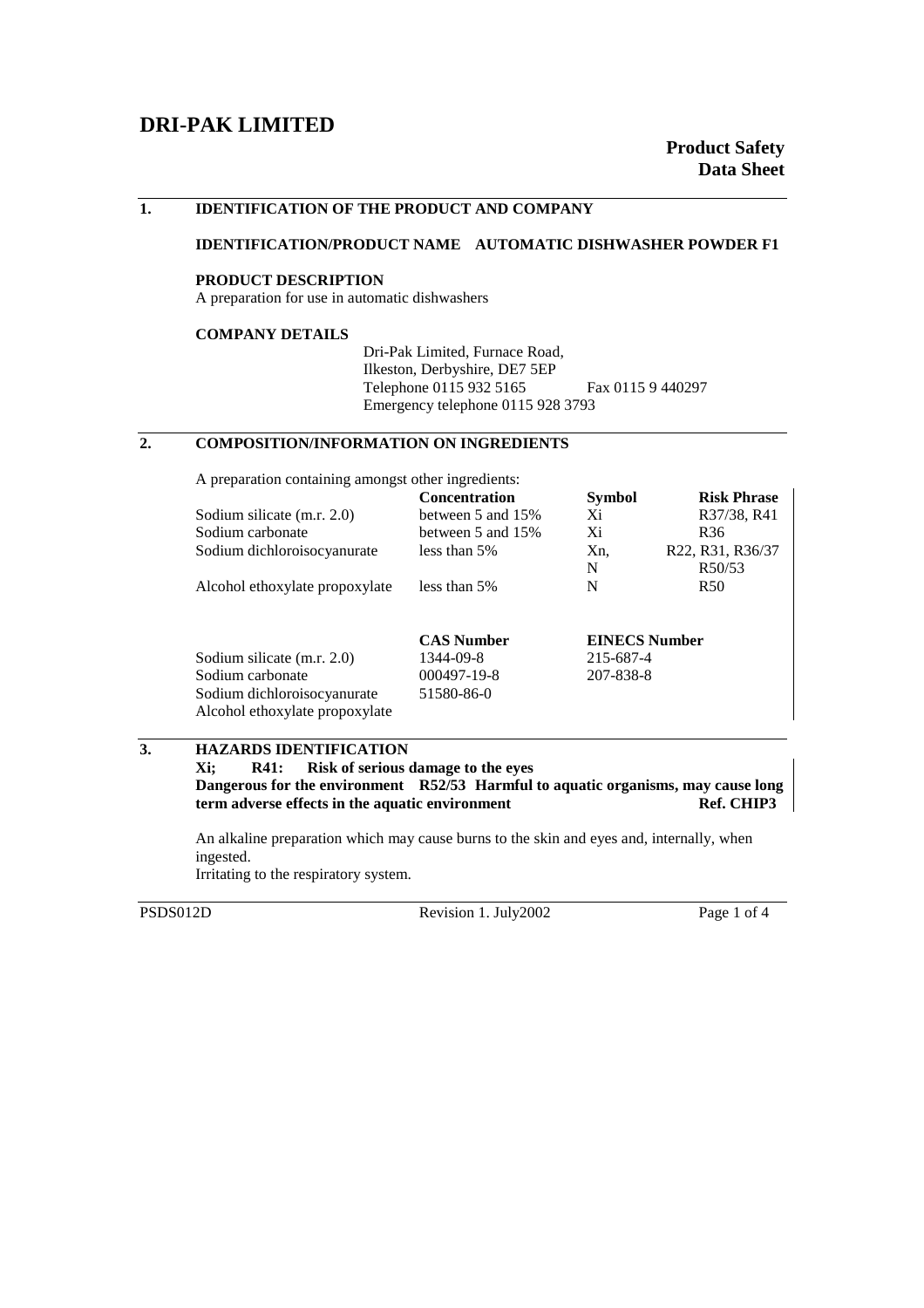# **DRI-PAK LIMITED: AUTOMATIC DISHWASHER POWDER F1**

| Inhalation             | Remove patient to fresh air, keep warm and at rest. Keep patient<br>under observation at all times. Obtain medical attention if any |
|------------------------|-------------------------------------------------------------------------------------------------------------------------------------|
|                        | symptoms develop.                                                                                                                   |
| Skin contact           | Speed is essential. Remove contaminated clothing. Dust off                                                                          |
|                        | promptly and wash the skin with plenty of water until no 'soapy'                                                                    |
|                        | feeling remains. Obtain medical attention if symptoms develop.                                                                      |
| Eye contact            | Speed is essential. The eye should be thoroughly irrigated for                                                                      |
|                        | not less than 20 minutes with clean water. This prolonged irrigation                                                                |
|                        | is of extreme importance and must be done at once to prevent                                                                        |
|                        | permanent damage. Medical attention must be obtained,                                                                               |
|                        | continue irrigation until medical help arrives.                                                                                     |
| Ingestion              | Only when conscious, wash mouth out with water and give plenty                                                                      |
|                        | of water or milk to drink. Do not induce vomiting. Obtain                                                                           |
|                        | immediate medical attention.                                                                                                        |
| <b>Further Medical</b> | Symptomatic treatment and supportive therapy as indicated.                                                                          |
| Treatment              |                                                                                                                                     |

### **4. FIRST AID MEASURES**

## **5. FIRE FIGHTING MEASURES**

No specific fire fighting procedure given. Chlorine is evolved above 200º C. Use self contained breathing apparatus and protective clothing for personal protection.

## **6. ACCIDENTAL RELEASE MEASURES**

In the event of accidental release wear suitable gloves, respiratory and eye/face protection. The preparation can be gently brushed up and placed in suitable dry, covered containers. The affected area can then be cleaned with water. Do not generate dust. Do not run off or release to sewer, waterway or ground.

## **7. HANDLING AND STORAGE**

#### **HANDLING**

Avoid contact with skin and eyes. Avoid acids, moisture and combustible materials. Wash promptly with soap and water if skin becomes contaminated. Always follow good personal hygiene when working with this product. Do not breathe dust.

#### **STORAGE**

Store in covered containers in a cool well ventilated place. Avoid contact with aluminium, zinc, tin and their alloys. Contact with wood will cause discoloration.

### **8. EXPOSURE CONTROLS /PERSONAL PROTECTION**

### **PERSONAL PROTECTION**

| Ventilation            | Provide adequate general and local exhaust ventilation.           |
|------------------------|-------------------------------------------------------------------|
| Respiratory protection | Do not breathe dust.                                              |
| Eye protection         | Goggles or safety spectacles.                                     |
| Hand protection        | Gloves unless skin contact can be avoided.                        |
| Industrial Hygiene     | Normal standards of industrial hygiene should be observed.        |
| Disposal               | Keep any unused product firmly contained in its original package. |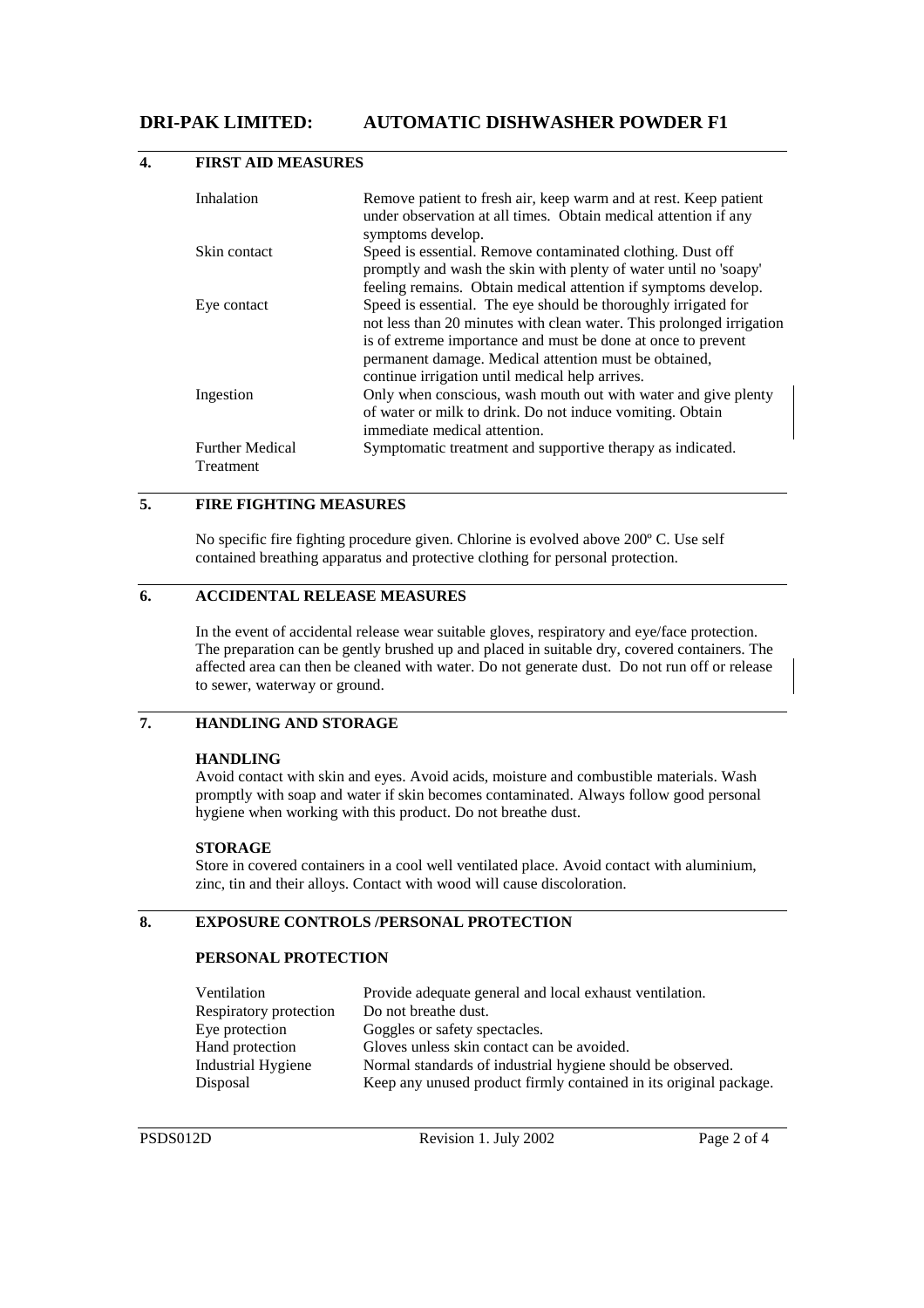## **DRI-PAK LIMITED: AUTOMATIC DISHWASHER POWDER F1**

# **9. PHYSICAL AND CHEMICAL PROPERTIES**

| Appearance              | A mixture of white powders |
|-------------------------|----------------------------|
| Colour                  | White                      |
| Odour                   | Faint (surfactant)         |
| <b>Bulk Density</b>     | Not determined             |
| Solubility              | Soluble in water           |
| pH value                | $11(1\%$ solution)         |
| Flash point             | Not relevant               |
| Ignition temperature    | Does not burn              |
| <b>Explosion limits</b> | Not relevant               |
|                         |                            |

### **10. STABILITY AND REACTIVITY**

| Thermal decomposition            | Normally stable. Avoid heat, sparks, contact with<br>acids and contact with combustibles.                                                        |
|----------------------------------|--------------------------------------------------------------------------------------------------------------------------------------------------|
| Hazardous decomposition products | Chlorine will be liberated at temperatures in<br>excess of $200^{\circ}$ C.                                                                      |
| Hazardous reactions              | Liberates chlorine if mixed with sufficient acid.<br>Will react with new surfaces of aluminium and<br>zinc and their alloys to produce hydrogen. |

### **11. TOXICOLOGICAL INFORMATION**

| Inhalation                | There will be a feeling of tightness to the chest with shortness of breath, a<br>cough and a sore throat.                                                       |
|---------------------------|-----------------------------------------------------------------------------------------------------------------------------------------------------------------|
| Skin contact              | Dryness, irritation and reddening will occur, particularly with prolonged<br>contact. Hot solutions will cause a chemical burn.                                 |
| Eye contact               | A severe irritant. Splashes in the eye will cause chemical burns and<br>permanent corneal damage may result.                                                    |
| Ingestion                 | Will result in a burning sensation in the mouth and throat, inability to<br>swallow, and irritation of the gastro intestinal tract with nausea and<br>vomiting. |
| Chronic health<br>hazards | Repeated exposure may cause chronic eye irritation.                                                                                                             |

## **12. ECOLOGICAL INFORMATION**

**ENVIRONMENTAL EFFECTS:** Based on bulk product.

Harmful to aquatic organisms. High concentrations in receiving waters can cause long term adverse effects on the aquatic environment by raising pH and by chlorination. High pH value and sodium and chlorine content have a potential to damage soil structure. Phosphate content can act as a plant nutrient and precipitate heavy metals.

## **13. DISPOSAL CONSIDERATIONS**

Disposal should be in accordance with local, county or national legislation.

# **14. TRANSPORT INFORMATION**

Automatic Dishwasher Powder F1 is not transported in bulk form.

PSDS012D Revision 1. July 2002 Page 3 of 4